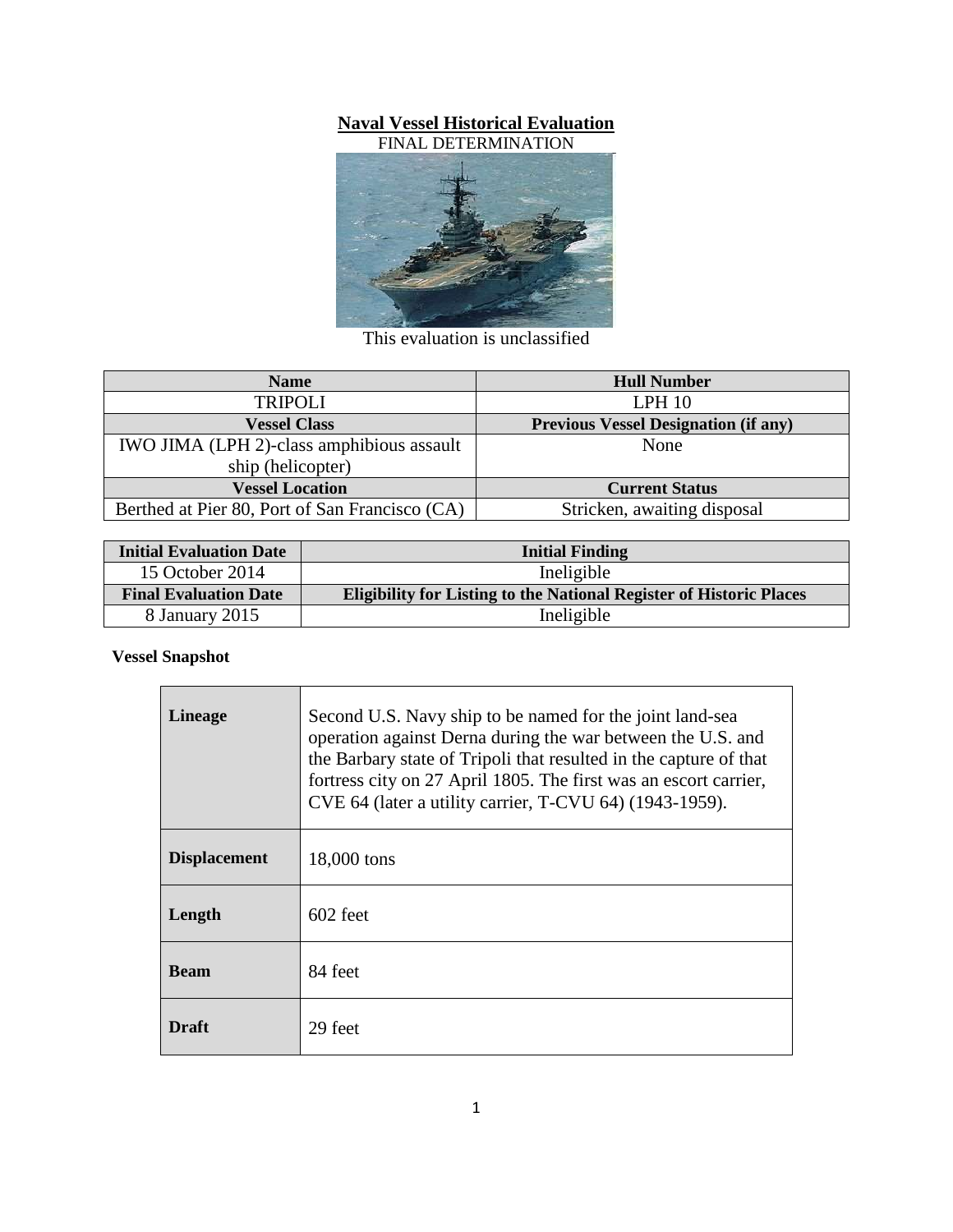| <b>Speed</b>          | $20+$ knots                                                                                        |
|-----------------------|----------------------------------------------------------------------------------------------------|
| <b>Propulsion</b>     | Two boilers and one geared turbine which turn a single shaft<br>with 22,000 shaft horsepower.      |
| <b>Armament</b>       | 3 inch twin mounts; 20mm Vulcan/Phalanx Close-in Weapons<br>System (CIWS); 50 caliber machine guns |
| <b>Laid Down</b>      | 15 June 1964                                                                                       |
| Launched              | 31 July 1965                                                                                       |
| <b>Built By</b>       | Ingalls Shipbuilding Yard, Pascagoula, MS                                                          |
| <b>Sponsor</b>        | Mrs. Jane Cates, wife of former Marine Corps Commandant<br>General C. B. Cates, USMC (Ret.)        |
| <b>Commissioned</b>   | 6 August 1966, Philadelphia Naval Shipyard                                                         |
| <b>Decommissioned</b> | 15 September 1995                                                                                  |
| <b>Stricken</b>       | 15 September 1995                                                                                  |

# **Vessel History**

| <b>Deployment</b><br><b>Summary</b> | Designed to transport helicopters and marine corps troops to foreign shores<br>and launch an airborne invasion by landing Marines behind enemy lines,<br>utilizing the concept known as "Vertical Envelopment;" 12 deployments to<br>the Western Pacific (as of 1988). Initial deployment to Operation BEACH<br>TORCH (1967); Deployed off Vietnam (1967); Operation BOLD<br>MARINER (1969); Supported Operation DESERT SHIELD (1990) |
|-------------------------------------|---------------------------------------------------------------------------------------------------------------------------------------------------------------------------------------------------------------------------------------------------------------------------------------------------------------------------------------------------------------------------------------------------------------------------------------|
|                                     | Following outfitting in Philadelphia, TRIPOLI was assigned to the West<br>Coast. TRIPOLI got her "sea legs" on the voyage that took her from<br>Philadelphia, via the Panama Canal, to her homeport of San Diego,<br>California. After extensive training off the coast of California, TRIPOLI<br>departed the United States for her first Western Pacific deployment on 1 May                                                        |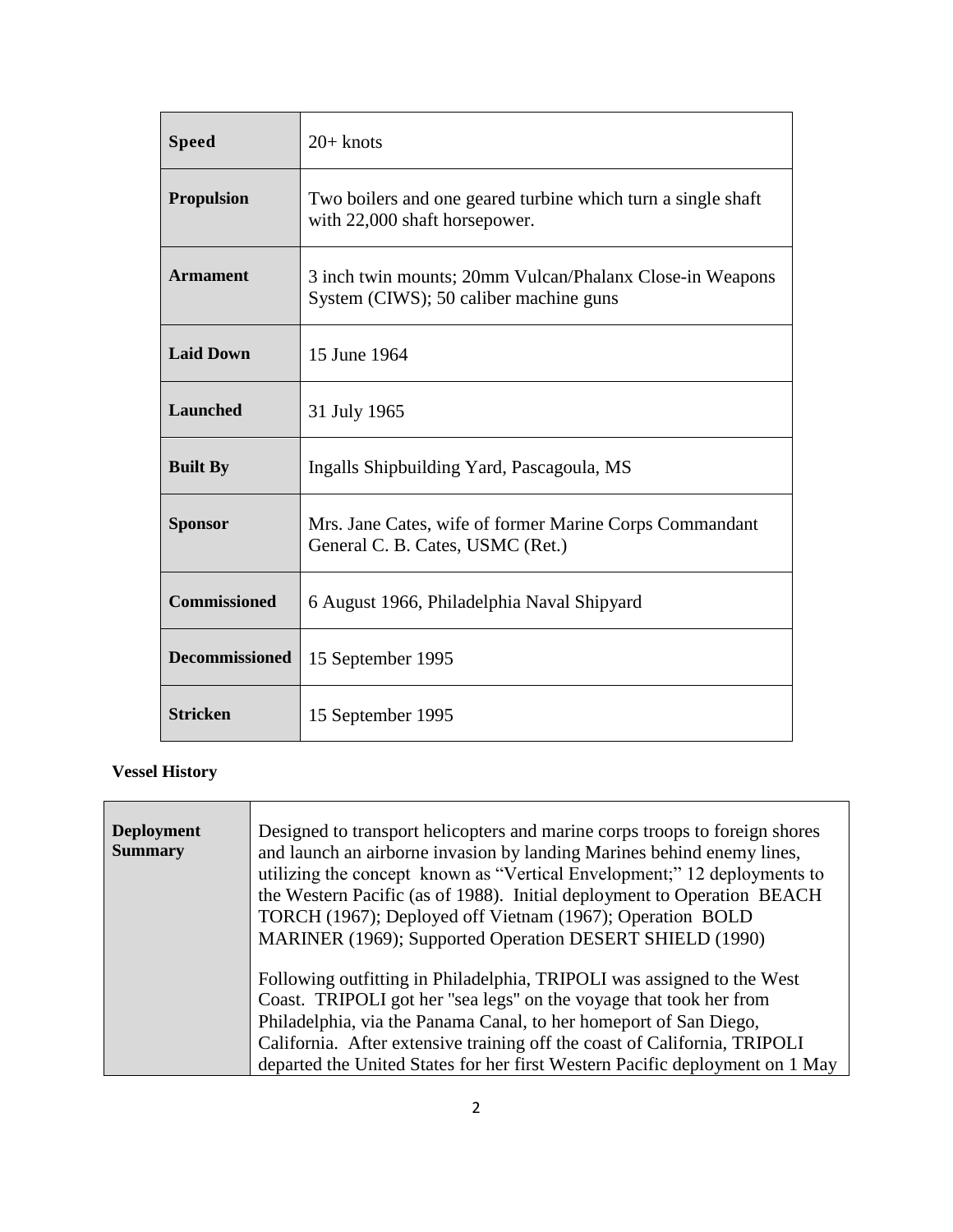| 1967.                                                                                                                                                                                                                                                                                                                                                                                                                                                                                                                                                                                                                                                                                                                                            |
|--------------------------------------------------------------------------------------------------------------------------------------------------------------------------------------------------------------------------------------------------------------------------------------------------------------------------------------------------------------------------------------------------------------------------------------------------------------------------------------------------------------------------------------------------------------------------------------------------------------------------------------------------------------------------------------------------------------------------------------------------|
| On 18 June 1967, TRIPOLI launched its first amphibious assault.<br>OPERATION BEACON TORCH, delivering Special Landing Force "Bravo"<br>in the vicinity of Hoi An. On 17 September 1967, during OPERATION<br>FORTRESS SENTRY, TRIPOLI launches the first all-boat assault from an<br>LPH (this was due to the grounding of TRIPOLI's helos due to weather).<br>TRIPOLI launched OPERATION FORMATION LEADER on 17 October<br>1967; this was the first time CH-53 helicopters were used as the primary<br>assault vehicle for an amphibious assault. In addition to her role as a support<br>ship for surface forces, TRIPOLI also served as a medical facility for the<br>immediate evacuation and treatment of wounded personnel.                 |
| On 23 December 1967, TRIPOLI arrives in San Diego, CA, ending her first<br>deployment. On 13 August 1969, TRIPOLI took part in Operation BOLD<br>MARINER which was hailed as the largest amphibious evolution since the<br>Korean War. TRIPOLI entered Hunter's Point Naval Shipyard in San<br>Francisco, CA on 31 January 1971 for her first major overhaul and yard<br>period. On 28 June 1972, the vessel participated in Operation LAM-SON 73<br>which was the insertion of Vietnamese Marines behind enemy lines near<br>Quang Tri Province. On 18 June 1973, TRIPOLI joined Operation END<br>SWEEP which was the last military operation of the Vietnam War. TRIPOLI<br>provided minesweeping helicopters for clearing the Gulf of Tonkin. |
| Arrived on station in Guam on 26 May 1976 to provide disaster relief to<br>victims of Typhoon Pamela – stayed on station until 1 June 1976.                                                                                                                                                                                                                                                                                                                                                                                                                                                                                                                                                                                                      |
| On 22 April 1987, the TRIPOLI deployed for amphibious exercise KERNEL<br>USHER 2-87, marking the first deployment of the LSD 42 class and of a<br>Marine Amphibious Unit qualified Special Operations Capability. TRIPOLI<br>deployed for PACEX 89 on 6 September 1989 en route to Adak, AK and<br>Hokkaido, Japan.                                                                                                                                                                                                                                                                                                                                                                                                                              |
| On 18 February 1990 the TRIPOLI struck a mine when it was passing<br>through the northern Persian Gulf. The explosion ripped a 20 by 30 foot hole<br>on her starboard bow. After 20 hours of damage control, the ship made her<br>way to Bahrain's Arabian Ship Repair Yard where she was repaired over a<br>30-day time period.                                                                                                                                                                                                                                                                                                                                                                                                                 |
| Deployed from San Diego on 16 October 1992, en route to the Western<br>pacific for Operation DESERT STORM - SOUTHERN WATCH and<br>Operation RESTORE HOPE. Operation RESTORE HOPE commenced on 3<br>December 1992 with the initial landing of Marine forces at Mogadishu,<br>Somalia. TRIPOLI was the flagship of the Amphibious Task Force that<br>spearheaded Operation RESTORE HOPE. The task force conducted the<br>initial amphibious landing that secured the international airport and seaport of                                                                                                                                                                                                                                          |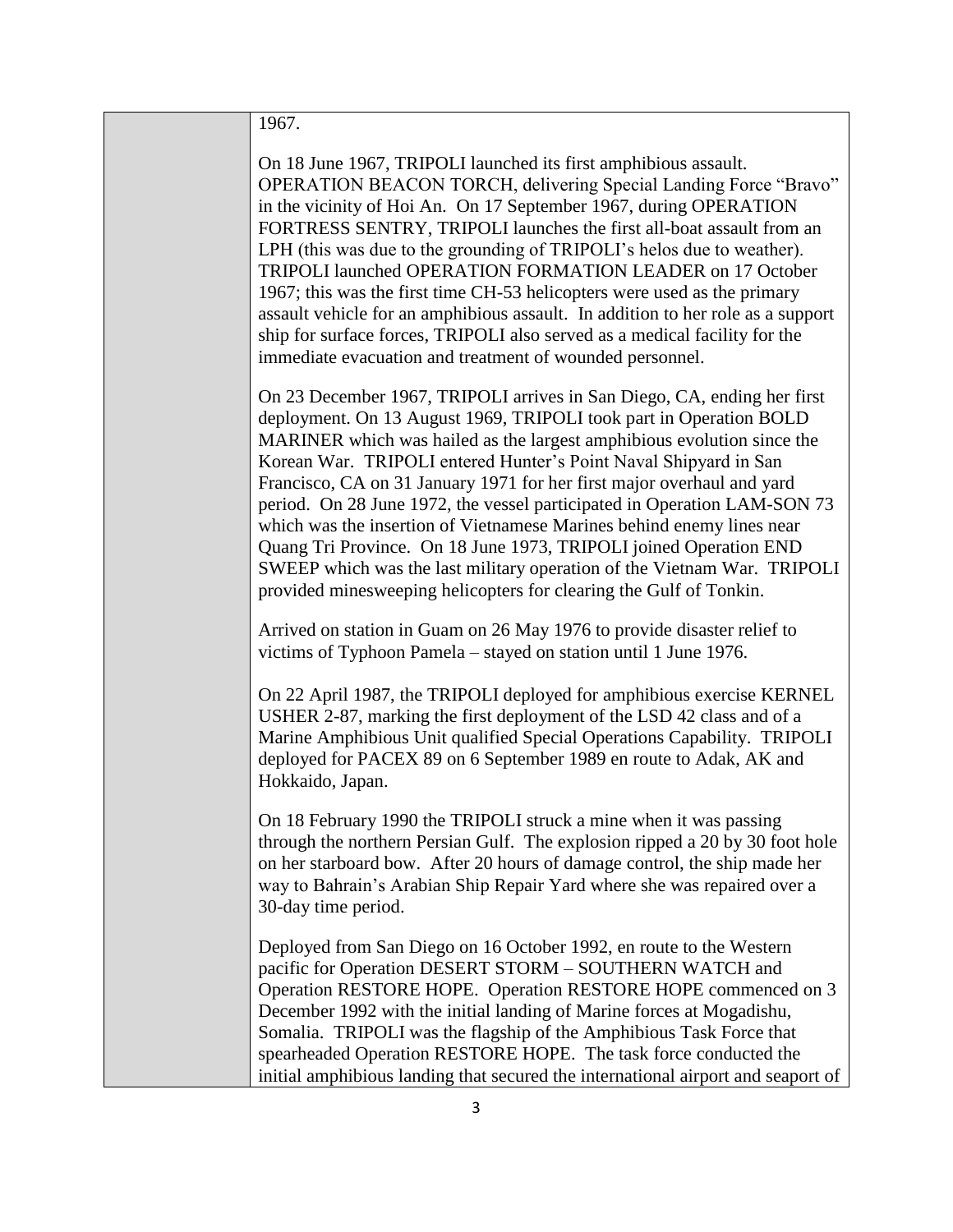|                                    | Mogadishu, Somalia, on December 9. After the initial landing, the ATF<br>continued operations in support of Operation RESTORE HOPE until<br>February 31, 1993.<br>TRIPOLI departs San Diego, CA on 9 June 1994 for its 16 <sup>th</sup> and final<br>Western pacific deployment. It arrived on station in Mombasa, Kenya, to<br>support Operation SUPPORT HOPE (Rwandan relief efforts).<br>On 9 October 1994, the vessel was sent to Kuwait as a show of force for<br>Operation VIGILANT WARRIOR, caused by the buildup of Iraqi forces on<br>the border of Kuwait. TRIPOLI returned to San Diego, CA on 9 December<br>1994, ending her Western pacific deployments.<br>TRIPOLI was decommissioned on September 15, 1995. During the period of<br>2006-2008, the U.S. Army used ex-TRIPOLI as a missile launch site off the<br>coast of Hawaii and for missile tracking operations. Currently, she is berthed<br>at Pier 80, Port of San Francisco.                                                                                                                                                                                                                           |
|------------------------------------|--------------------------------------------------------------------------------------------------------------------------------------------------------------------------------------------------------------------------------------------------------------------------------------------------------------------------------------------------------------------------------------------------------------------------------------------------------------------------------------------------------------------------------------------------------------------------------------------------------------------------------------------------------------------------------------------------------------------------------------------------------------------------------------------------------------------------------------------------------------------------------------------------------------------------------------------------------------------------------------------------------------------------------------------------------------------------------------------------------------------------------------------------------------------------------|
| <b>Awards</b>                      | Awarded 9 Battle Stars for service in Vietnam conflict; 2 Combat Action<br>Ribbons; 1 Joint Meritorious Unit Award; 4 Navy Unit Commendations; 1<br>Meritorious Unit Commendation; 2 Battle "E" Awards; 2 National Defense<br>Service Medals; 1 Armed Forces Expeditionary Medal; 24 Vietnam Service<br>Medals; 4 Southwest Asia Service Medals; 2 Humanitarian Service medals;<br>16 Sea Service Deployment Awards; 1 Republic of Philippines Presidential<br>Unit citation; 8 Republic of Vietnam Meritorious Unit Commendations<br>(Gallantry Cross Medal); 1 Republic of Vietnam Meritorious Unit<br>Commendation (Civic Action First Class); 1 Republic of Vietnam Campaign<br>Medal; 1 Kuwait Liberation Medal; Arleigh Burke Fleet Trophy (1976); Ney<br>Award for Food Service Excellence (1990); Timex Award for the ship that<br>"Takes a Licking and keeps on Ticking" (1991); Best in Sales and Service<br>Award (1992); Silver Anchor Award for Retention (1992); National Defense<br>Transportation Association Unit Award (1992); Admiral Flatley Award for<br>Aviation Safety (1993); Federal Energy and Water Conservation Award<br>(Special Mobility) (1993) |
| <b>Noteworthy</b><br><b>Events</b> | - In 1982, was chosen as the test platform for the XV-15 experimental tilt-<br>rotor aircraft, the precursor of the V-22 Osprey.<br>- In 1985, while at NWS Seal beach, TRIPOLI onloaded 900 pallets of<br>ammunition in a 24 hour period; believed to be the largest ammunition<br>onload in LPH history.<br>- In 1991, the vessel struck an Iraqi mine in the Persian Gulf.<br>- Following her decommissioning, in 1997, the U.S. Army was loaned ex-<br>TRIPOLI for use as an experimental floating missile launch platform and for<br>missile tracking operations off the coast of Hawaii.                                                                                                                                                                                                                                                                                                                                                                                                                                                                                                                                                                                 |